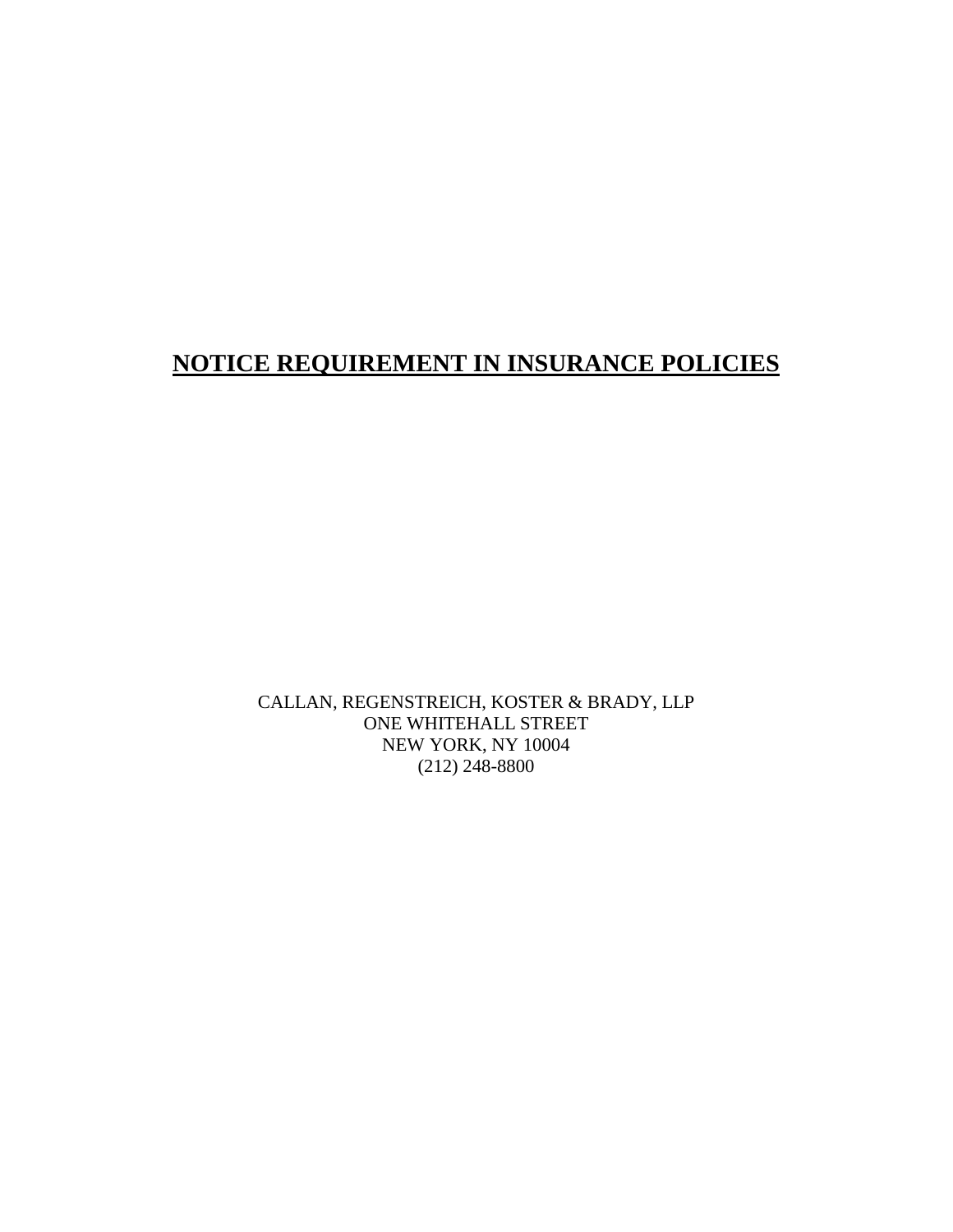Insurance policies typically require that insureds give the insurance carrier notice as soon as practicable of any losses incurred and of any claims made against them. The purpose of such a clause is to allow the insurance company an opportunity to investigate a claim and determine as much information about the circumstances of a claim as early as possible. Moreover, many policies include a provision that the policy holder must give the insurer notice whenever he or she has information from which one could reasonably deduce that an occurrence or loss has taken place that might involve the insurance contract. These requirements are satisfied absent an acceptable excuse for late notice by giving the insurer such notice within a reasonable time (See, Utica Mut. Ins. Co. v. Fireman's Fund Ins. Co., 748 F.2d 118, 121 (2d Circ. 1984).

 In the event of litigation, the burden is on the insured to establish compliance with the notice requirement. If the insured cannot prove that either the insurer was given the notice required by the policy, or that the failure to give timely notice was excusable under the policy and the circumstances, the insured may be precluded from recovering for the particular loss or occurrence.

 In other words, the policy of insurance contains a condition precedent before the insured is entitled to the benefits of a defense and indemnification in a claim made by a third-party. A failure to give timely notice of a loss or occurrence may be excused if there are extenuating circumstances that there has not been a lack of due diligence on the part of insured.

Extenuating circumstances have been held to excuse a delay in giving notice are:

 1. Lack of knowledge by the insured, despite the exercise of due diligence of the potentially covered loss, act or omission;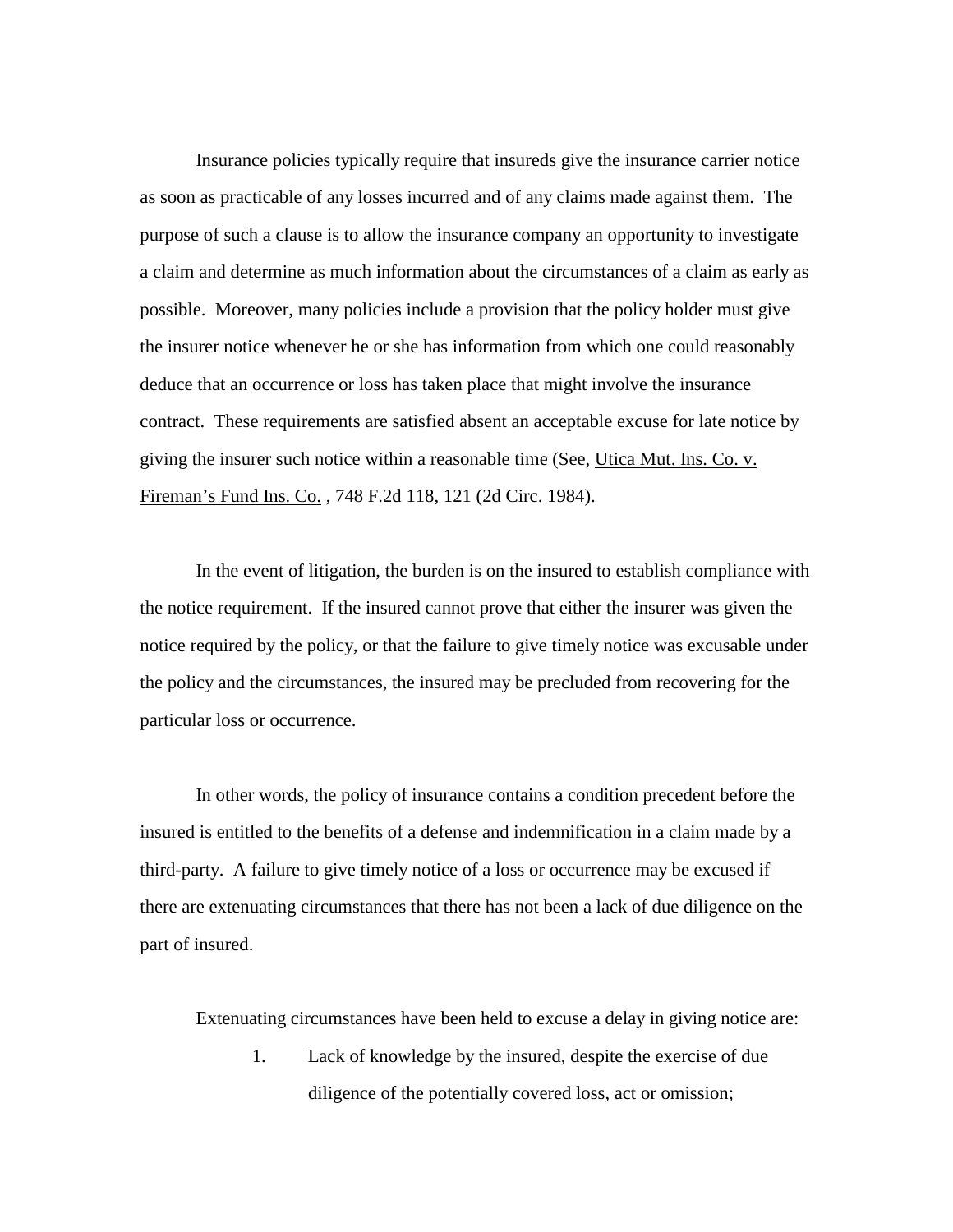- 2. A reasonable belief by the insured that the incident was so trivial that it would not evolve into a claim;
- 3. A reasonable belief by the insured that no claim could be asserted that might be covered by the policy;
- 4. A reasonable belief by the insured that the causal relationship between the occurrence and the insured's actions was such that the plaintiff would not attempt to hold the insured responsible for the damage or injury;
- 5. A reasonable belief by the insured that the injured party would obtain or had already obtained compensation from a third party who would not seek reimbursement from the insured;
- 6. A reasonable belief by the insured that he or she is not liable, although the better rule is to the contrary that the insured has reason to believe that he or she will nevertheless be sued;
- 7. The infancy of the claimant, although the better rule is that the infant's parents should be obligated to give timely notice on the infant's behalf;
- 8. Under compelling circumstances, the physical incapacity of the claimant;
- 9. A reasonable belief that notice had or would have been given on the insured's behalf; and
- 10. An inability, despite due diligence, to obtain a copy of the policy. (See, generally, White v. City of New York, 81 N.Y.2d 955; Smithtown v. National Union Fire Ins. Co., N.Y. Hud 94 N.Y.S.2d 318, 319; Mt. Vernon Fire Ins. Co. v. Creative Housing, Ltd., 797 F. Supp. 176, 185 (EDNY 1992); and Allstate Ins. Co. v. Grant, 587 N.Y.S.2d 382, 384.